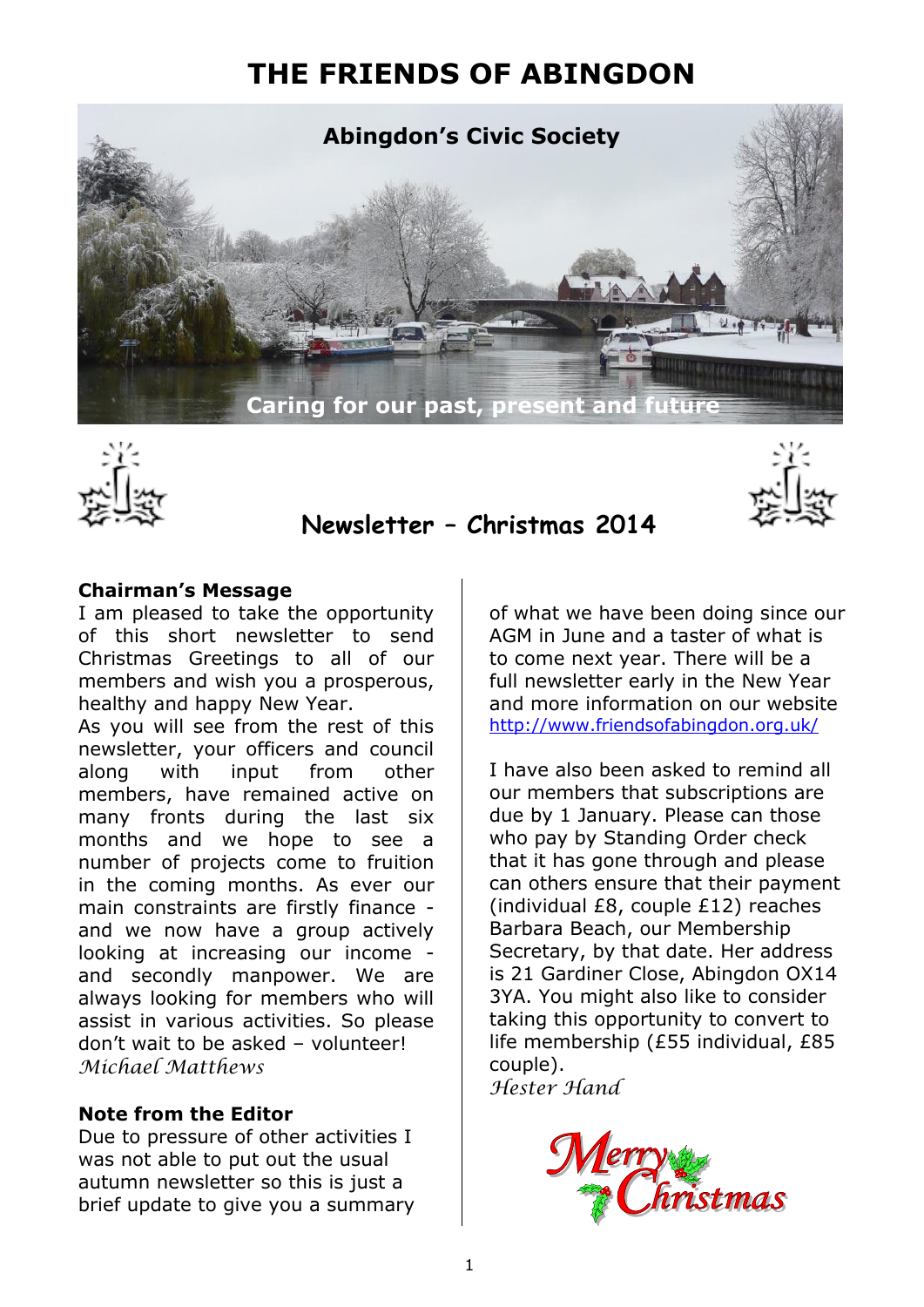## **Events**

We had a wonderful "Music for a Summer Evening" concert in July. To provide a different ambience we used the Long Gallery rather than the Unicorn and it was a great success: tickets were sold out and the music from Abbey Strings and guest soloists was of the highest quality. Even the weather was kind to us so we could enjoy interval strawberries and Prosecco in the gardens. Last but not least the event raised over £1000 for our funds.

We had full houses for both our autumn talks: Dr Jon Whiteley told us about Turner's early work in Oxford and Abingdon and the Rev. Ian Browne talked about "Re-interpreting Abingdon's Lost Abbey". The latter was a joint event with Abingdon Museum Friends and we hope to do more in collaboration with other local heritage groups.

Heritage Weekend was a massive success this year. It is run by a group led by Alastair Fear, under the auspices of the Friends, but this year we were able to link up with the Museum who had funding for a World War 1 Commemoration event which enabled the overall event to be much bigger than usual. As usual The Friends opened the Abbey buildings to several hundred visitors and Pat Bryden organised a programme of walks – and, unlike last September and in May, the weather was kind to us.

### **Looking after the Abbey Buildings**

It has been a challenging year, with major repairs/maintenance needed to the roof and the chimney and other major refurbishment work also planned: more of this in the next newsletter. In the meantime we have made some smaller improvements to

make the buildings look more attractive – clearing clutter from the gate so that people can see in even when the buildings are closed, repositioning notice boards, improving our display in the Checker etc – and the gardens have looked particularly good this year, thanks to Jenny and her helpers.

### **Unicorn Theatre**

The theatre is an important source of income for us and, after a few years with no change, we have decided to increase the charges to users. We will use some of the increased revenue to do some minor refurbishments, especially to the dressing-rooms. We also want to streamline the operation of the theatre so Mike Ward has agreed to become "Theatre Manager" to look after much of the technical support side. Jenny will continue to manage bookings.

### **Finances**

By far our biggest sources of income are weddings and the Craft Fair, but this makes us vulnerable to changes in demand; there is scope for more lettings for one-off events, parties, talks, concerts etc so a group of us are therefore working on plans to promote awareness of the buildings – both as a place to visit and as a venue to hire. We also need to broaden and refresh our membership base and are looking to find grants to help with our major building projects.

More on all of this next time, but if any of you would like to help us with any of these activities, do please get in touch.

### **Planning**

It has been a busy but frustrating time as we have tried to influence decisions and actions on the Drayton Road development, 65 Oxford Road,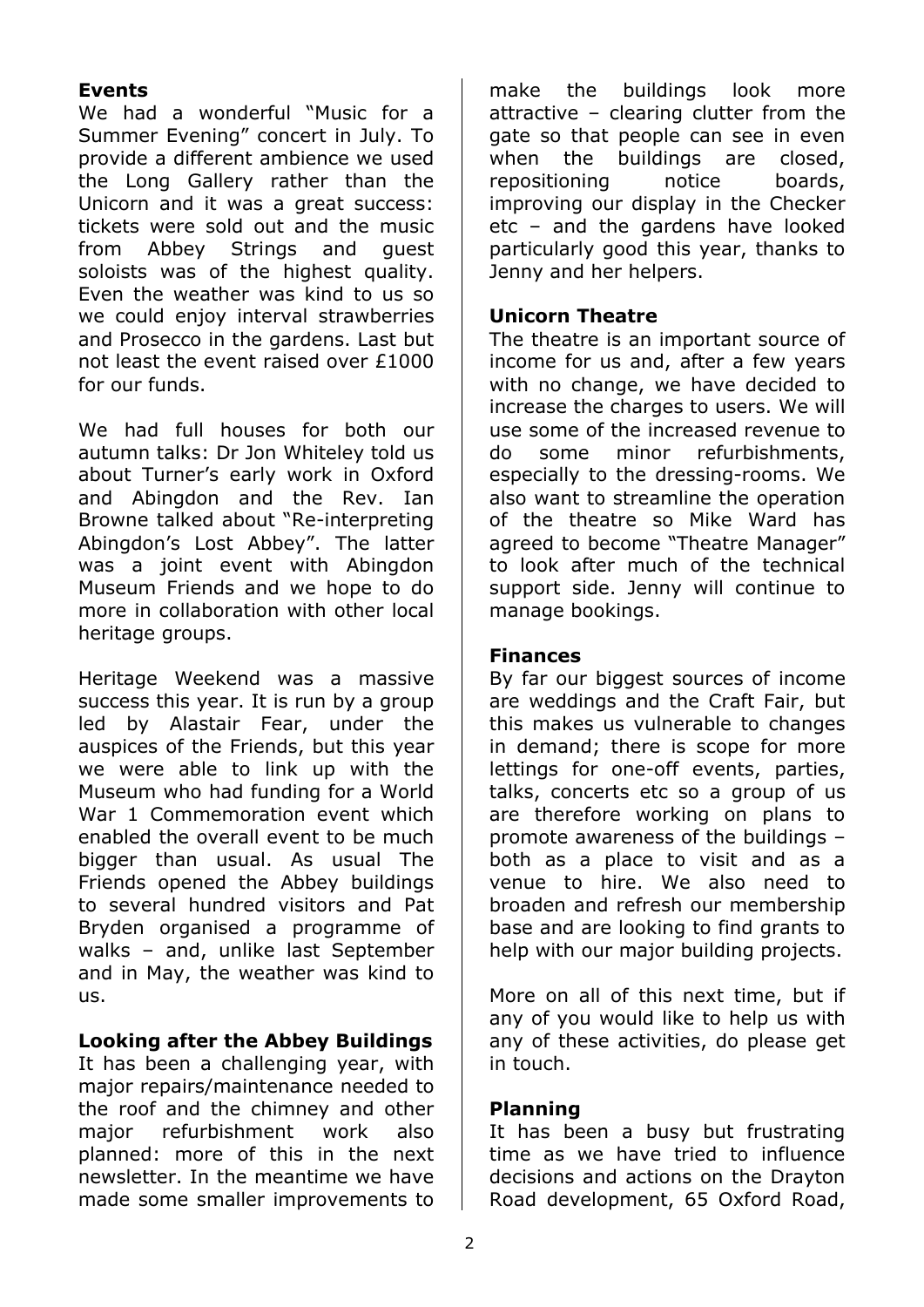the Old Gaol and New Abbey Court (in Stert Street). We have also responded to the two consultations on the Local Plan and one on the Abbey Gardens/Abbey Meadow and written letters to the Herald on various matters.

Like other civic groups we are finding that the much-vaunted "Localism" means little in practice, with the bottomless purses of developers able to override local wishes – even when those are supported by the relevant councils. We have raised our concerns with our MP and will return to this in the New Year.



#### **Old Abbey House**

We have had a little more success here. On discovering at the beginning of the year that the District Council had put it on the market we started a two-pronged approach to try to ensure that the heritage of the building was protected and that it remained accessible to the community. We were particularly concerned that the garden would be separated from the rest of Abbey Gardens and closed to the public. We were successful in having the building classified as an "Asset of Community Value" which means that the Vale have to allow time for a community-based bid to be prepared and seriously consider it before they are allowed to sell to a commercial bidder. We expect a further announcement about their intentions imminently. We also understand that it is now unlikely that the gardens will form part of the sale package.

We were less successful with our other approach, with English Heritage turning down our application for Heritage Listing. However in the process we gathered a lot of information about the building's history and features and will look for other ways to ensure that these are preserved.

#### **Other civic matters**

We keep a watching brief on the Guildhall redevelopment plans and understand that more news is likely early in the new year.

There is a consultation under way on improvements to the Abbey Gardens and Abbey Meadow. The Friends expressed the view that little should be done to the Abbey Gardens since they had been successfully refurbished in 2007 and appeared to work well; we felt that other groups were probably better placed to comment on the facilities in Abbey Meadow, but that if the aim was to achieve year-round use, better toilet facilities and better footpaths were important.

Abingdon Hydro: after four years of research and planning, the £1 million scheme to generate electricity from the Thames is nearly under way. It will harness the sustainable, green power of the river without diverting it or enclosing it. The project was set up as a community enterprise to make the profits available to support environmental community projects in the town. Shares in the scheme are now on sale, with a closing date of 20 December. More information from [www.abingdonhydro.org.uk](http://www.abingdonhydro.org.uk/) or collect a brochure from Added Ingredients.